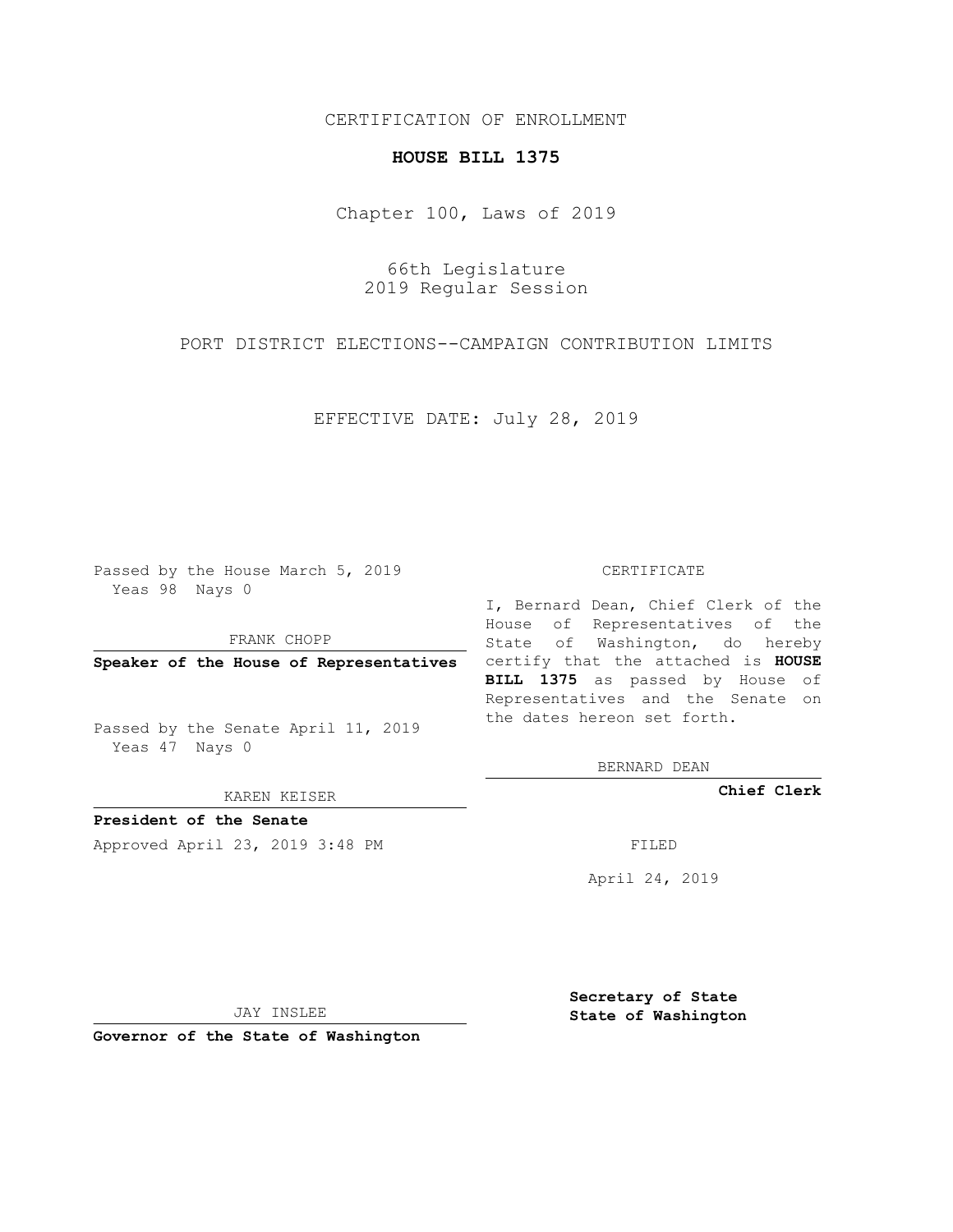## **HOUSE BILL 1375**

Passed Legislature - 2019 Regular Session

**State of Washington 66th Legislature 2019 Regular Session**

**By** Representatives Wylie, Stonier, Vick, Harris, Gregerson, Kraft, Appleton, Dolan, Pellicciotti, Doglio, and Fey

Read first time 01/21/19. Referred to Committee on State Government & Tribal Relations.

1 AN ACT Relating to applying campaign contribution limits to 2 candidates for all port districts; and amending RCW 42.17A.405.

3 BE IT ENACTED BY THE LEGISLATURE OF THE STATE OF WASHINGTON:

4 **Sec. 1.** RCW 42.17A.405 and 2013 c 311 s 1 are each amended to 5 read as follows:

6 (1) The contribution limits in this section apply to:

(a) Candidates for legislative office;7

- 8 (b) Candidates for state office other than legislative office;
- 9 (c) Candidates for county office;

10 (d) Candidates for ((special purpose)) port district office ((if 11 that district is authorized to provide freight and passenger transfer 12 and terminal facilities and that district has over two hundred 13 thousand registered voters));

14 (e) Candidates for city council office;

15 (f) Candidates for mayoral office;

16 (g) Candidates for school board office;

17 (h) Candidates for public hospital district board of 18 commissioners in districts with a population over one hundred fifty 19 thousand;

20 (i) Persons holding an office in (a) through (h) of this 21 subsection against whom recall charges have been filed or to a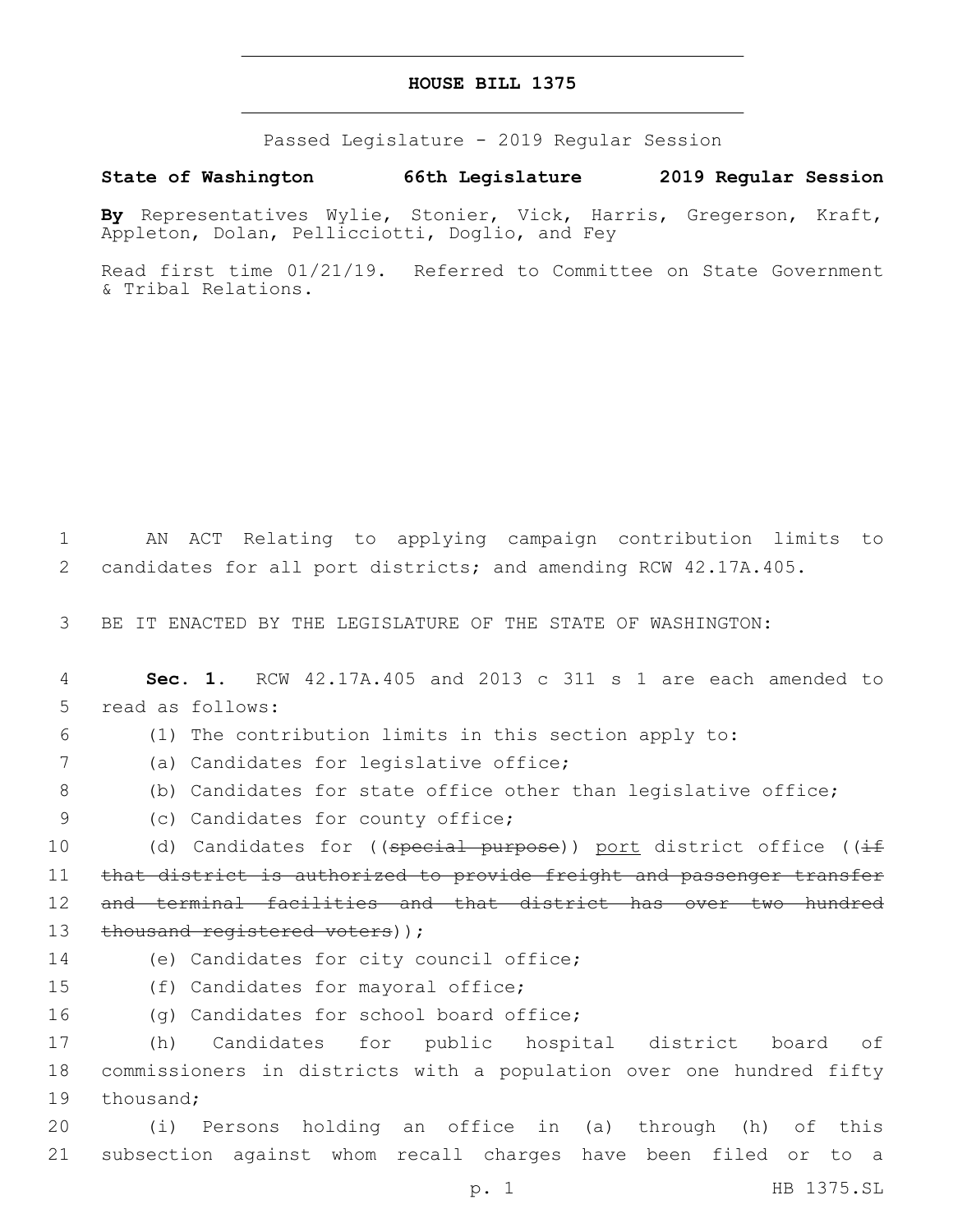political committee having the expectation of making expenditures in support of the recall of a person holding the office;

- 
- 3 (j) Caucus political committees;
- 
- (k) Bona fide political parties.4

 (2) No person, other than a bona fide political party or a caucus political committee, may make contributions to a candidate for a legislative office, county office, city council office, mayoral office, school board office, or public hospital district board of commissioners that in the aggregate exceed eight hundred dollars or 10 to a candidate for a public office in a ((special purpose)) port district or a state office other than a legislative office that in the aggregate exceed one thousand six hundred dollars for each election in which the candidate is on the ballot or appears as a write-in candidate. Contributions to candidates subject to the limits in this section made with respect to a primary may not be made after the date of the primary. However, contributions to a candidate or a candidate's authorized committee may be made with respect to a primary until thirty days after the primary, subject to the following limitations: (a) The candidate lost the primary; (b) the candidate's authorized committee has insufficient funds to pay debts outstanding as of the date of the primary; and (c) the contributions may only be raised and spent to satisfy the outstanding debt. Contributions to candidates subject to the limits in this section made with respect to a general election may not be made after the final day of the 25 applicable election cycle.

 (3) No person, other than a bona fide political party or a caucus political committee, may make contributions to a state official, a county official, a city official, a school board member, a public 29 hospital district commissioner, or a public official in a ((special 30 purpose)) port district against whom recall charges have been filed, or to a political committee having the expectation of making expenditures in support of the recall of the state official, county official, city official, school board member, public hospital 34 district commissioner, or public official in a ((special purpose)) 35 port district during a recall campaign that in the aggregate exceed eight hundred dollars if for a legislative office, county office, school board office, public hospital district office, or city office, 38 or one thousand six hundred dollars if for a ((special purpose)) port district office or a state office other than a legislative office.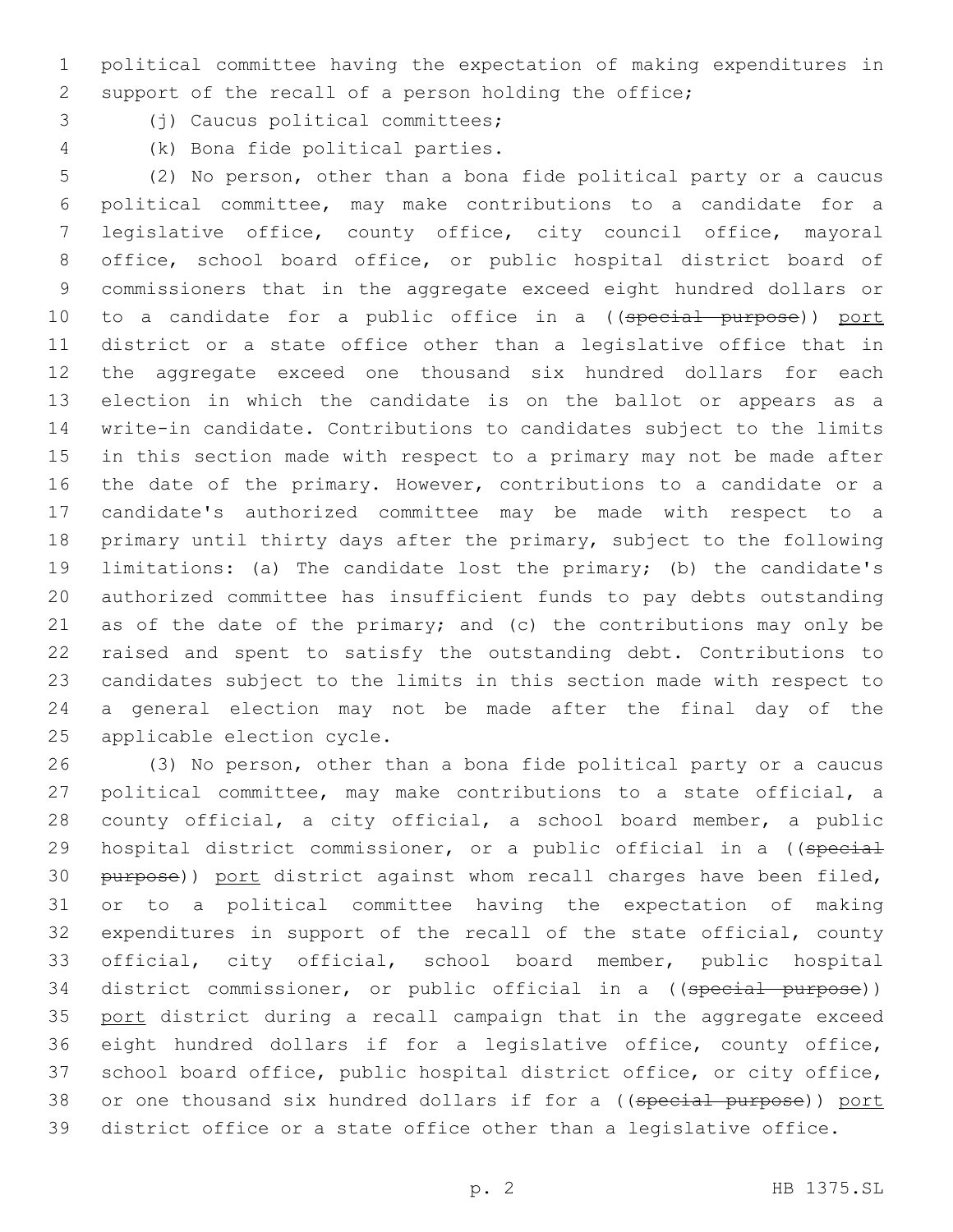(4)(a) Notwithstanding subsection (2) of this section, no bona fide political party or caucus political committee may make contributions to a candidate during an election cycle that in the aggregate exceed (i) eighty cents multiplied by the number of eligible registered voters in the jurisdiction from which the candidate is elected if the contributor is a caucus political committee or the governing body of a state organization, or (ii) forty cents multiplied by the number of registered voters in the jurisdiction from which the candidate is elected if the contributor is a county central committee or a legislative district committee.

 (b) No candidate may accept contributions from a county central committee or a legislative district committee during an election cycle that when combined with contributions from other county central committees or legislative district committees would in the aggregate exceed forty cents times the number of registered voters in the 16 jurisdiction from which the candidate is elected.

 (5)(a) Notwithstanding subsection (3) of this section, no bona fide political party or caucus political committee may make contributions to a state official, county official, city official, school board member, public hospital district commissioner, or a 21 public official in a ((special purpose)) port district against whom recall charges have been filed, or to a political committee having the expectation of making expenditures in support of the state official, county official, city official, school board member, public 25 hospital district commissioner, or a public official in a ((special 26 purpose)) port district during a recall campaign that in the aggregate exceed (i) eighty cents multiplied by the number of eligible registered voters in the jurisdiction entitled to recall the state official if the contributor is a caucus political committee or the governing body of a state organization, or (ii) forty cents multiplied by the number of registered voters in the jurisdiction from which the candidate is elected if the contributor is a county central committee or a legislative district committee.

 (b) No official holding an office specified in subsection (1) of this section against whom recall charges have been filed, no authorized committee of the official, and no political committee having the expectation of making expenditures in support of the recall of the official may accept contributions from a county central committee or a legislative district committee during an election cycle that when combined with contributions from other county central

p. 3 HB 1375.SL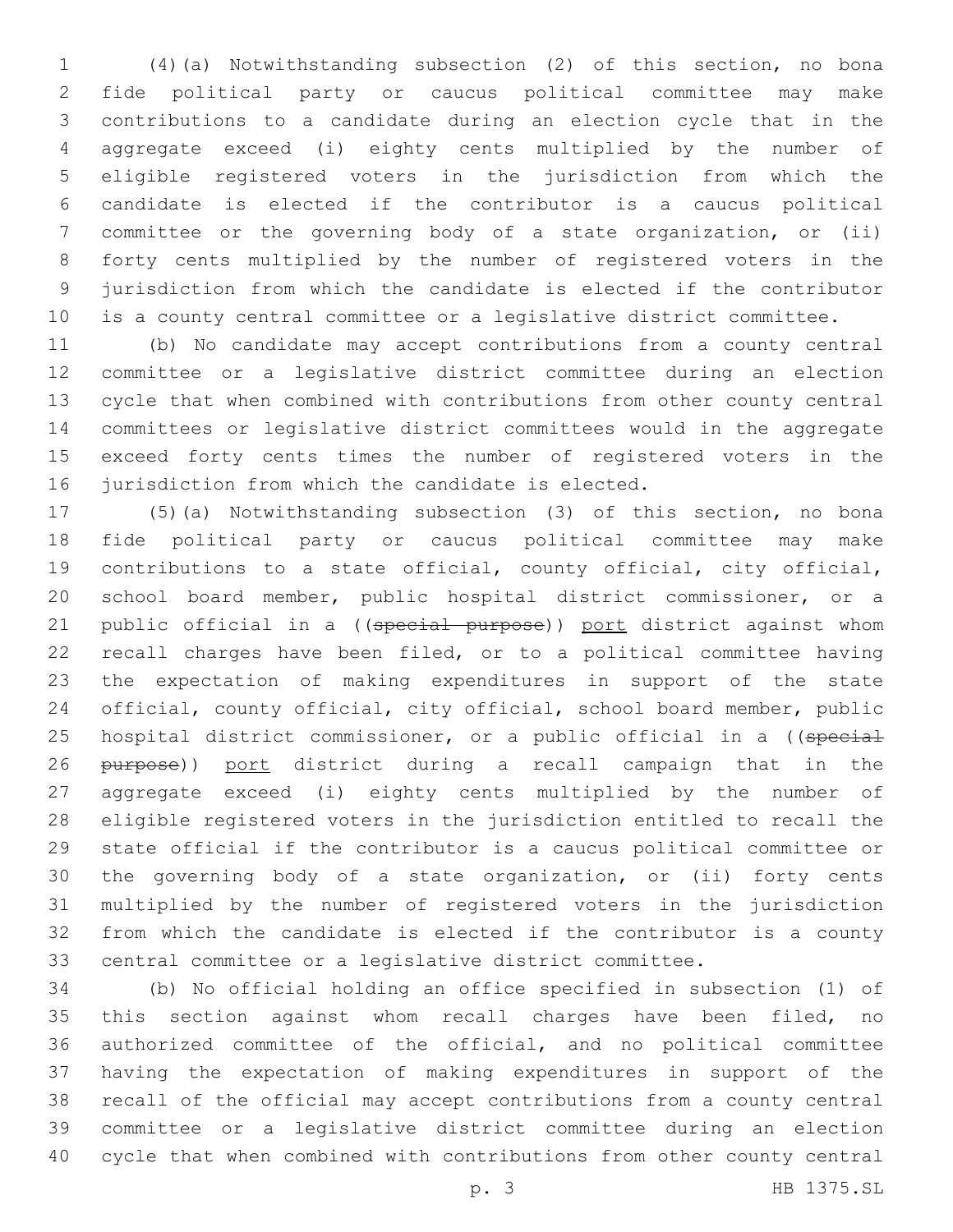committees or legislative district committees would in the aggregate exceed forty cents multiplied by the number of registered voters in the jurisdiction from which the candidate is elected.

 (6) For purposes of determining contribution limits under subsections (4) and (5) of this section, the number of eligible registered voters in a jurisdiction is the number at the time of the 7 most recent general election in the jurisdiction.

 (7) Notwithstanding subsections (2) through (5) of this section, no person other than an individual, bona fide political party, or caucus political committee may make contributions reportable under this chapter to a caucus political committee that in the aggregate exceed eight hundred dollars in a calendar year or to a bona fide political party that in the aggregate exceed four thousand dollars in a calendar year. This subsection does not apply to loans made in the 15 ordinary course of business.

 (8) For the purposes of RCW 42.17A.125, 42.17A.405 through 42.17A.415, 42.17A.450 through 42.17A.495, 42.17A.500, 42.17A.560, and 42.17A.565, a contribution to the authorized political committee of a candidate or of an official specified in subsection (1) of this section against whom recall charges have been filed is considered to 21 be a contribution to the candidate or official.

 (9) A contribution received within the twelve-month period after a recall election concerning an office specified in subsection (1) of this section is considered to be a contribution during that recall campaign if the contribution is used to pay a debt or obligation incurred to influence the outcome of that recall campaign.

 (10) The contributions allowed by subsection (3) of this section are in addition to those allowed by subsection (2) of this section, and the contributions allowed by subsection (5) of this section are in addition to those allowed by subsection (4) of this section.

 (11) RCW 42.17A.125, 42.17A.405 through 42.17A.415, 42.17A.450 through 42.17A.495, 42.17A.500, 42.17A.560, and 42.17A.565 apply to a special election conducted to fill a vacancy in an office specified in subsection (1) of this section. However, the contributions made to a candidate or received by a candidate for a primary or special election conducted to fill such a vacancy shall not be counted toward any of the limitations that apply to the candidate or to contributions made to the candidate for any other primary or 39 election.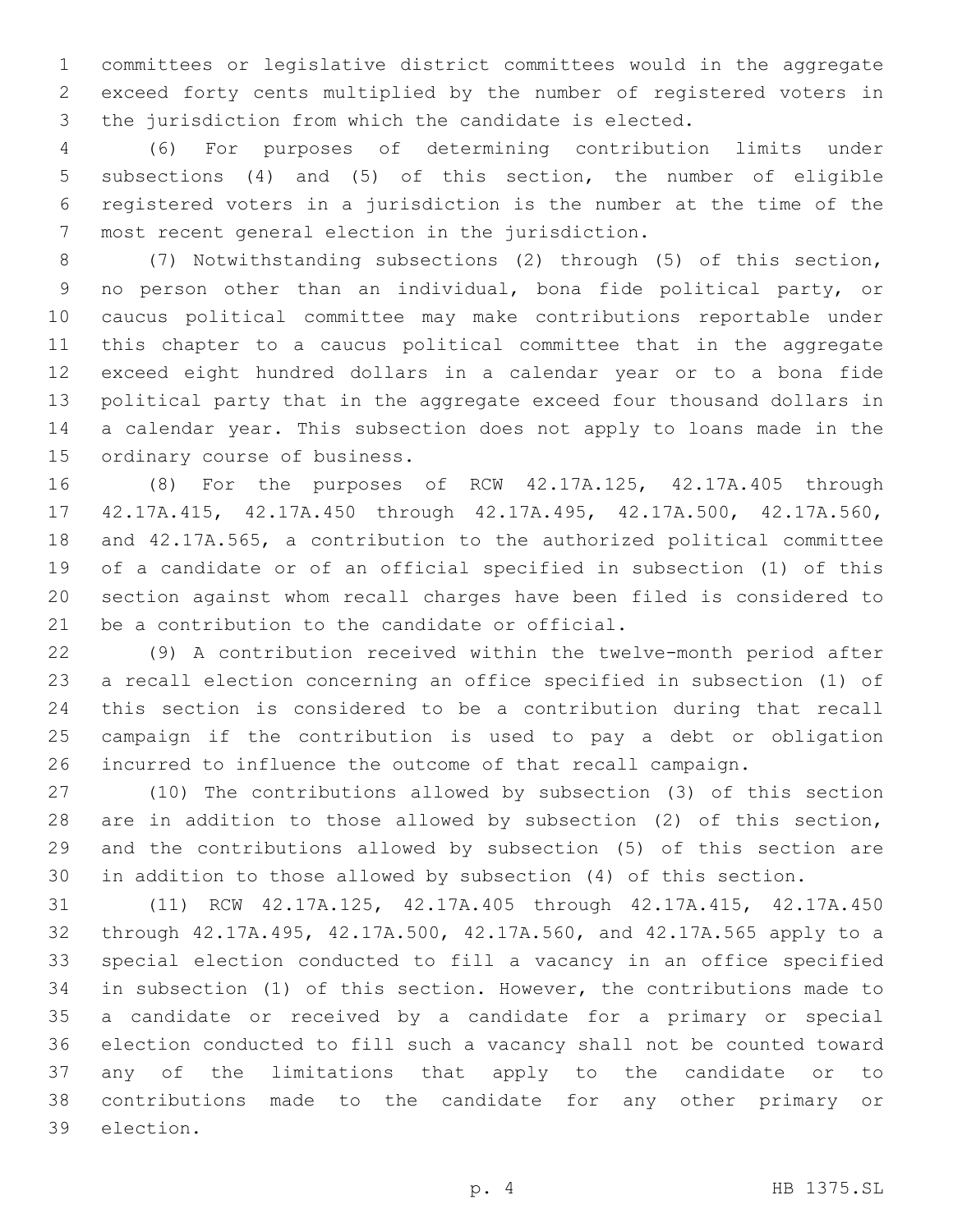(12) Notwithstanding the other subsections of this section, no corporation or business entity not doing business in Washington state, no labor union with fewer than ten members who reside in Washington state, and no political committee that has not received contributions of ten dollars or more from at least ten persons registered to vote in Washington state during the preceding one hundred eighty days may make contributions reportable under this chapter to a state office candidate, to a state official against whom recall charges have been filed, or to a political committee having the expectation of making expenditures in support of the recall of the official. This subsection does not apply to loans made in the 12 ordinary course of business.

 (13) Notwithstanding the other subsections of this section, no county central committee or legislative district committee may make contributions reportable under this chapter to a candidate specified in subsection (1) of this section, or an official specified in subsection (1) of this section against whom recall charges have been filed, or political committee having the expectation of making expenditures in support of the recall of an official specified in subsection (1) of this section if the county central committee or legislative district committee is outside of the jurisdiction entitled to elect the candidate or recall the official.

 (14) No person may accept contributions that exceed the contribution limitations provided in this section.

 (15) The following contributions are exempt from the contribution 26 limits of this section:

 (a) An expenditure or contribution earmarked for voter registration, for absentee ballot information, for precinct caucuses, for get-out-the-vote campaigns, for precinct judges or inspectors, for sample ballots, or for ballot counting, all without promotion of or political advertising for individual candidates;

 (b) An expenditure by a political committee for its own internal organization or fund-raising without direct association with 34 individual candidates; or

 (c) An expenditure or contribution for independent expenditures as defined in RCW 42.17A.005 or electioneering communications as 37 defined in RCW 42.17A.005.

> Passed by the House March 5, 2019. Passed by the Senate April 11, 2019. Approved by the Governor April 23, 2019.